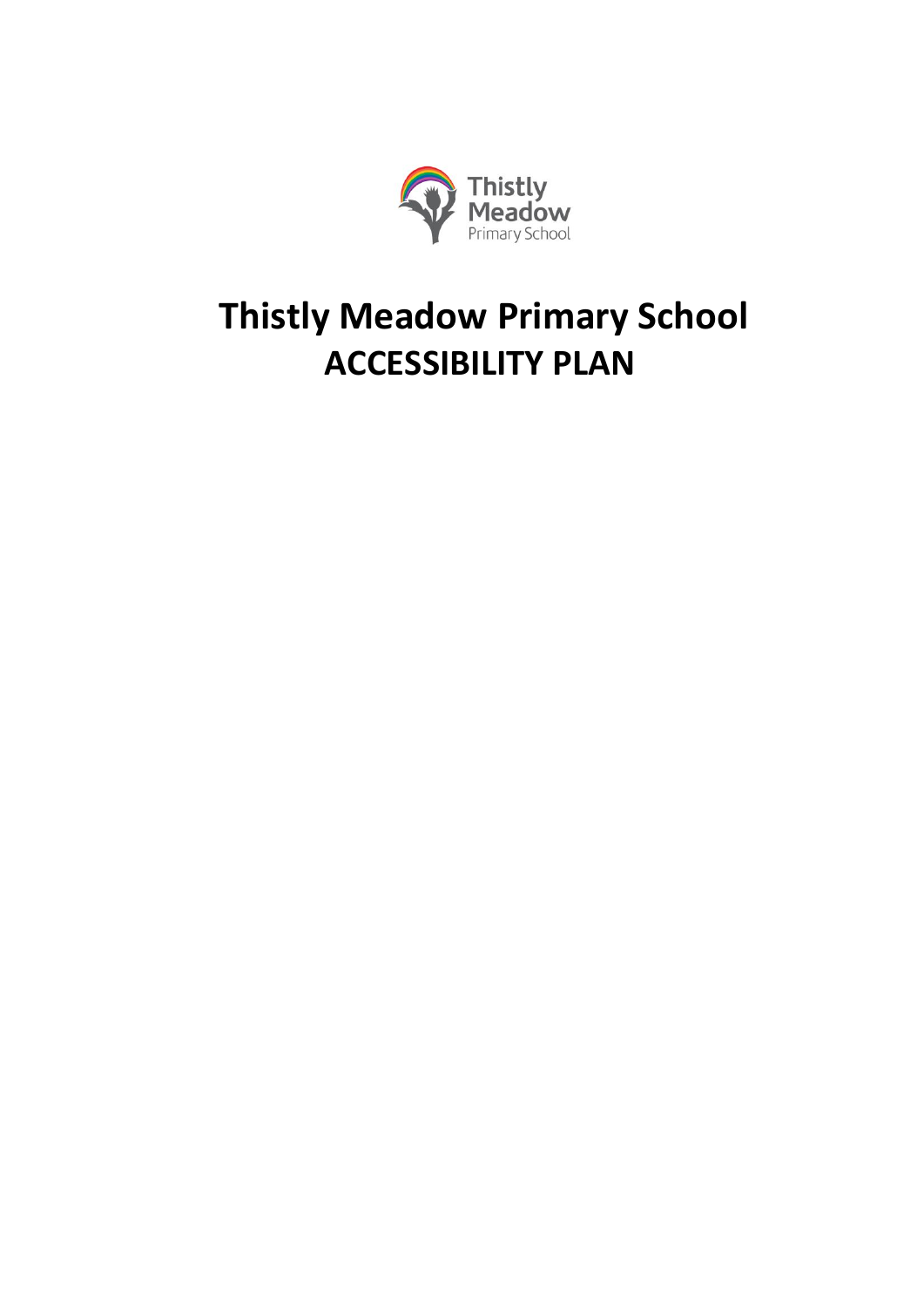# **Thistly Meadow Primary School**

# **Accessibility Plan**

The Equality Act 2010 replaced all existing equality legislation, including the Disability Discrimination Act.

The Department for Education (DfE) has published advice on the Equality Act for schools, which explains on page 29 that schools must have an accessibility plan aimed at:

- Increasing the extent to which disabled pupils can participate in the curriculum
- Improving the physical environment of schools to enable disabled pupils to take better advantage of education, benefits, facilities and services provided
- Improving the availability of accessible information to disabled pupils

This Accessibility Plan is drawn up in compliance with current legislation and requirements as specified in Schedule 10, relating to Disability, of the Equality Act 2010. School Governors are accountable for ensuring the implementation, review and reporting of progress of the Accessibility Plan over a prescribed period.

The plan shows how access is to be improved for disabled pupils, staff and visitors to the school within a given time frame and anticipating the need to make reasonable adjustments to accommodate their needs where practicable.

The plan contains relevant and timely actions to:-

- 1. Increase access to the curriculum for pupils with a physical disability and/or sensory impairments, expanding the curriculum as necessary to ensure that pupils with a disability are as equally prepared for life as the able-bodied pupils; this covers teaching and learning and the wider curriculum of the school such as participation in after-school clubs, leisure and cultural activities or schools visits – it also covers the provision of specialist or auxiliary aids and equipment, which may assist these pupils in accessing the curriculum within a reasonable timeframe;
- 2. Improve and maintain access to the physical environment of the school, adding specialist facilities as necessary – this covers improvements to the physical environment of the school and physical aids to access education within a reasonable timeframe;
- 3. Improve the delivery of written information to pupils, staff, parents and visitors with disabilities; examples might include hand-outs, timetables, textbooks and information about the school and school events; the information should be made available in various preferred formats within a reasonable timeframe.

It is a requirement that the school's Accessibility Plan is resourced**,** implemented and reviewed and revised as necessary. Attached is an action plan, (Appendix 1) showing how the school will address priorities identified in the plan.

### Definition of disability according to the Equality Act 2010

The Equality Act 2010 replaced all existing equality legislation, including the Disability Discrimination Act. The effect of the law is the same as in the past, meaning that "schools cannot unlawfully discriminate against pupils because of sex, race, disability, religion or belief and sexual orientation".

According to the Equality Act 2010 a person has a disability if: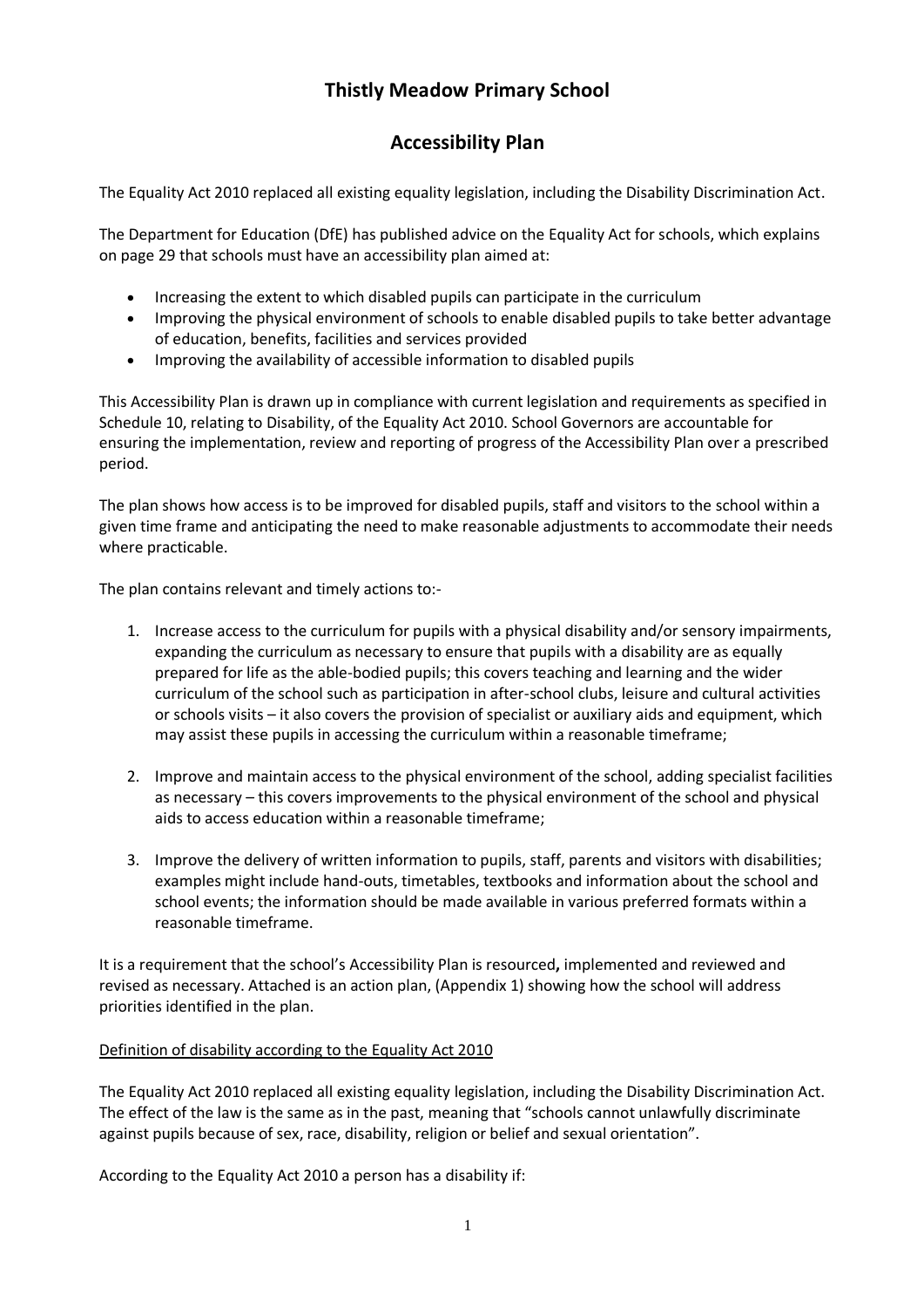- a) He or she has a physical or mental impairment, and
- b) The impairment has a substantial and long-term adverse effect on his or her ability to carry out normal day-to-day activities.

#### School values

At Thistly Meadow we are committed to providing an appropriate and high quality education for *all* children which enables them to:

- Be happy, highly motivated lifelong learners
- Achieve their very best in all areas of the curriculum
- Develop enquiring minds, creativity and a spirit of curiosity
- Develop self-confidence, self-esteem, self-reliance and self-respect
- Respect themselves, others and the world in which they live
- Be able to work collaboratively and independently
- Extend themselves in mind, body and spirit
- Develop flexibility, adaptability, technological and problem-solving skills required for the modern world

We consider our teachers to be a teacher of *every* child and we have the highest aspirations and expectations of all children including those with special educational needs and disabilities. We aim to provide all children with a broad, balanced, academic and social curriculum, which is accessible and ensures they are included in all aspects of school life and feel equally valued and part of the school community.

#### Links to other documentation and policies

This Accessibility Plan should be read in conjunction with the following school policies, strategies and documents:

- **Special Educational Needs and Disabilities Policy**
- Supporting pupils with medical conditions
- **Equal opportunities policy**
- **Overarching Behaviour Policy**
- Curriculum Policies
- **Educational trips policy**
- **Emergency Evacuation plan**
- Health & Safety Policy
- School Development Plan

The Accessibility Plan for physical accessibility relates to the Access Audit of the School, which remains the responsibility of the governing body. It may not be feasible to undertake all of the works during the life of this accessibility plan and therefore some items will roll forward into subsequent plans. An accessibility audit will be completed by the school prior to the end of each period covering this plan in order to inform the development of a new Accessibility Plan for the ongoing period.

The plan is structured to complement and support the school's Equality Objectives, and will similarly be published on the school website. Staff are made aware of the plan through meetings and relevant training sessions. Parents and pupils can access the plan by download from the school website or by request from the school office.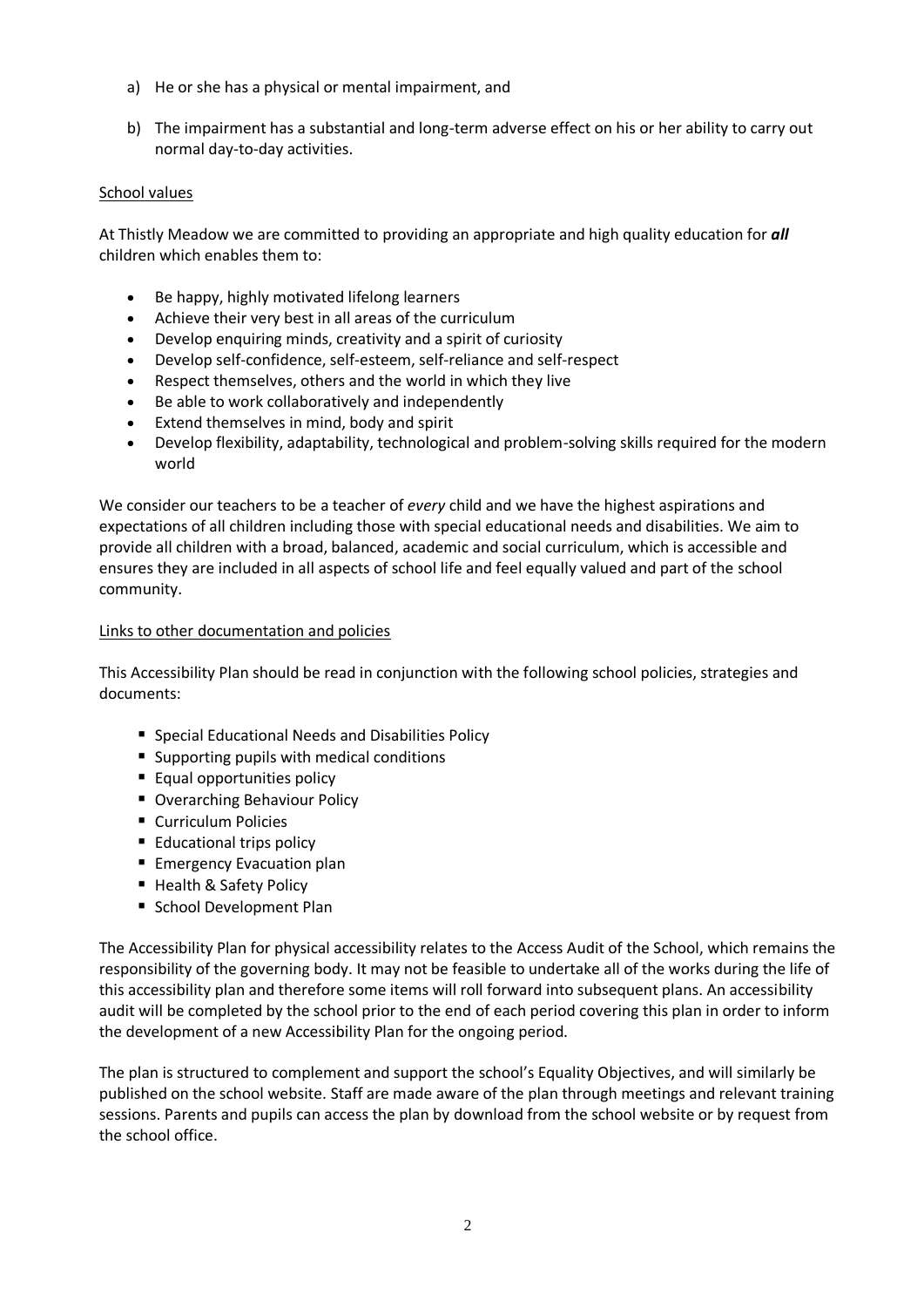#### Review and monitoring

This plan is reviewed every three years by the Business committee. The review will be informed by feedback from staff, pupils and parents including questionnaires, discussions and guidance from supporting agencies.

#### **Training**

Training will be included in SENCO and staff meetings, INSET days, CPD planning in performance rewiews and arranged to meet the needs of specific needs of children.

#### Supporting partnerships to help develop and implement the plan

The school SEND policy ensures that staff identify, assess and arrange suitable provision for pupils with disabilities and special educational needs, working with the LA and specialist services including:

- Hearing Impaired Children's service
- Visual Impairment Advisory and Support Service
- Occupational Therapists and physiotherapists
- Speech and Language Therapy
- Birkett House Outreach Team
- Autism Specialist Teachers
- Education Psychologists
- NHS Paediatricicians

#### School support

Facilities and support currently on offer at the school include:

- SENCO
- Designated areas and support for 1:1 or small-group work
- A range of learning styles including, visual, auditory and kinaesthetic
- Visualizers and interactive Smartboards are used in all classrooms.
- Speech & Language teaching assistant for S&L intervention, inc. social communication
- SEAL small group work (Social and Emotional Aspects of Learning)
- iPads/accessible technology
- Range of literacy and maths interventions
- Specific Learning Difficulties (SpLD) interventions
- Access to Counsellor
- Bereavement support
- Advice and support from School Nurse Team
- Medical Room and Paediatric First Aiders
- Outdoor learning
- Transition arrangements, planning and support

The school's Special Educational Needs and Disability report (Local Offer) published on the school's website provides information for parents.

#### Complaints procedures

Any complaints regarding this plan or accessibility will be dealt with under the school's complaints policy.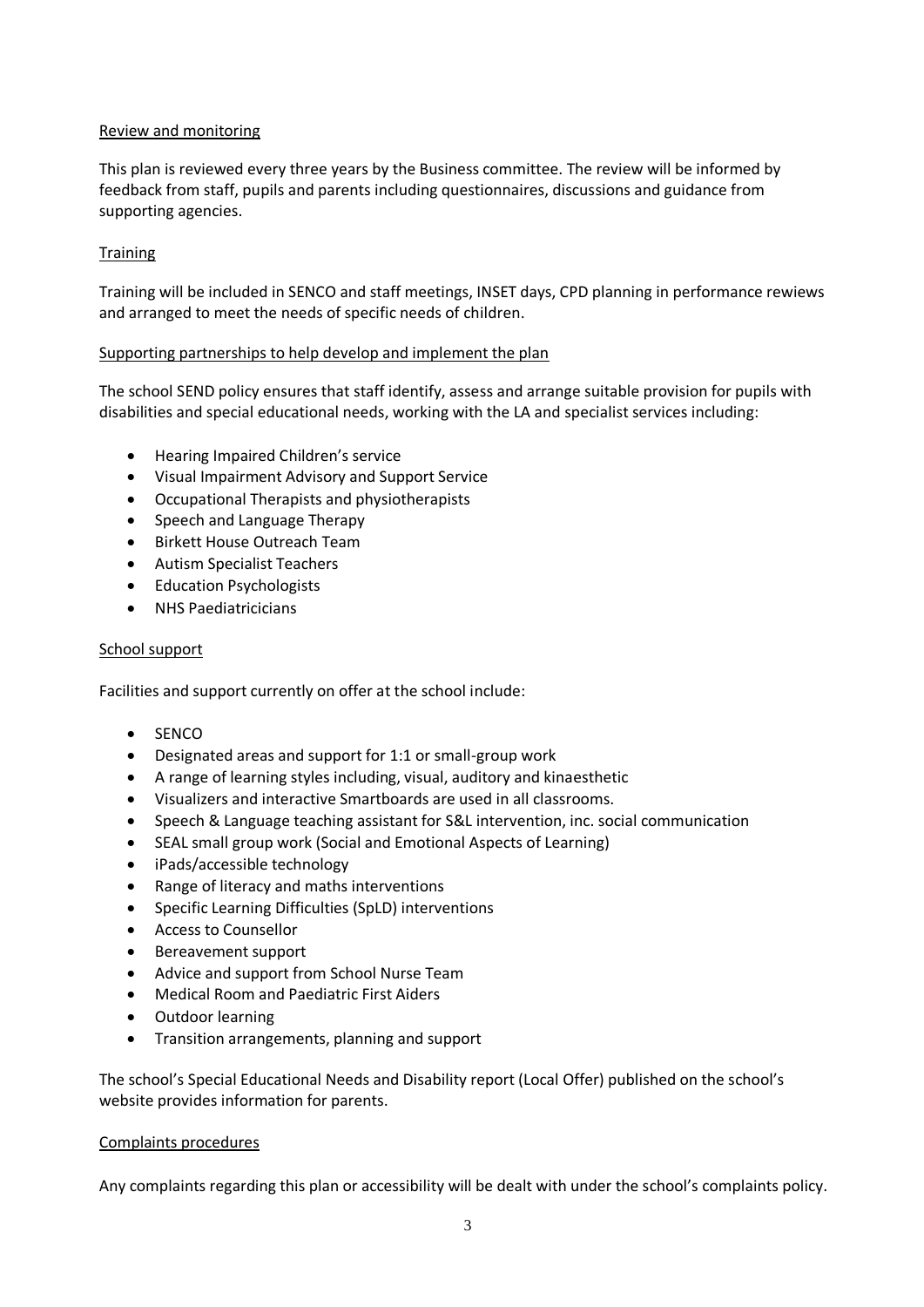## **Appendix 1 Thistly Meadow Primary School Access Improvement Plan 2020 - 2024**

#### **1. Improving physical access**

| Priority                                                                  | Owner                                          | <b>Action</b>                                                                                                                                                                                                                                                                                                                            | <b>Resources/Cost</b>                    | <b>Time</b>                                                          | <b>Success criteria</b>                                                                                                                                           |
|---------------------------------------------------------------------------|------------------------------------------------|------------------------------------------------------------------------------------------------------------------------------------------------------------------------------------------------------------------------------------------------------------------------------------------------------------------------------------------|------------------------------------------|----------------------------------------------------------------------|-------------------------------------------------------------------------------------------------------------------------------------------------------------------|
| Wheelchair access                                                         | <b>Business</b><br>Manager/<br>Site<br>Manager | Existing disabled parking bay to be moved to<br>front of car park where there is a dropped<br>kerb.<br>Disabled bay markings to be painted.<br>Signage required.<br>Access to the school from the disabled bay is<br>via the side playground entrance gate.<br>Install bell outside the main entrance and<br>disabled assistance notice. | Quotes to be obtained.                   | Expansion scheme to<br>the school 2020.<br>Works completed by<br>LA. | Level, improved access to<br>entry to school, two clearly<br>defined spaces created with<br>markings.<br>Level access created to main<br>entrance and playground. |
| Improved level access to<br>main entrance                                 | <b>Business</b><br>Manager/<br>Site<br>Manager | Investigate feasibility of level access to main<br>entrance with Local Authority.                                                                                                                                                                                                                                                        | To be confirmed by<br>Property Services. | Works completed by<br>LA.                                            | Direct access to main<br>building.                                                                                                                                |
| Pedestrian access                                                         | Head<br>teacher/Site<br>Manager                | Pedestrian path to school from Foundation<br>fencing to entrance to be resurfaced and<br>levelled.                                                                                                                                                                                                                                       | Quotes to be obtained.                   | Works completed by<br>LA.                                            | Level access to school<br>entrance and Foundation<br>stage.                                                                                                       |
| Closing off of Year 1 and 5<br>classrooms                                 | Head<br>teacher/Site<br>Manager                | Open plan classrooms to be closed off to<br>improve environment for SEND pupils,<br>particulalrly those with hearing<br>impairments.                                                                                                                                                                                                     | Maintenance budget.                      | Works completed<br>2016.                                             | Teaching environment is<br>quieter and supports inclusive<br>learning.                                                                                            |
| Provision of wheelchair<br>accessible toilets with<br>changing facilities | Head<br>teacher/Site<br>Manager                | Maintain a wheelchair accessible toilet with<br>changing table.                                                                                                                                                                                                                                                                          | Maintenance budget.                      | Works completed by<br>LA.                                            | Accessible facilities for all<br>users.                                                                                                                           |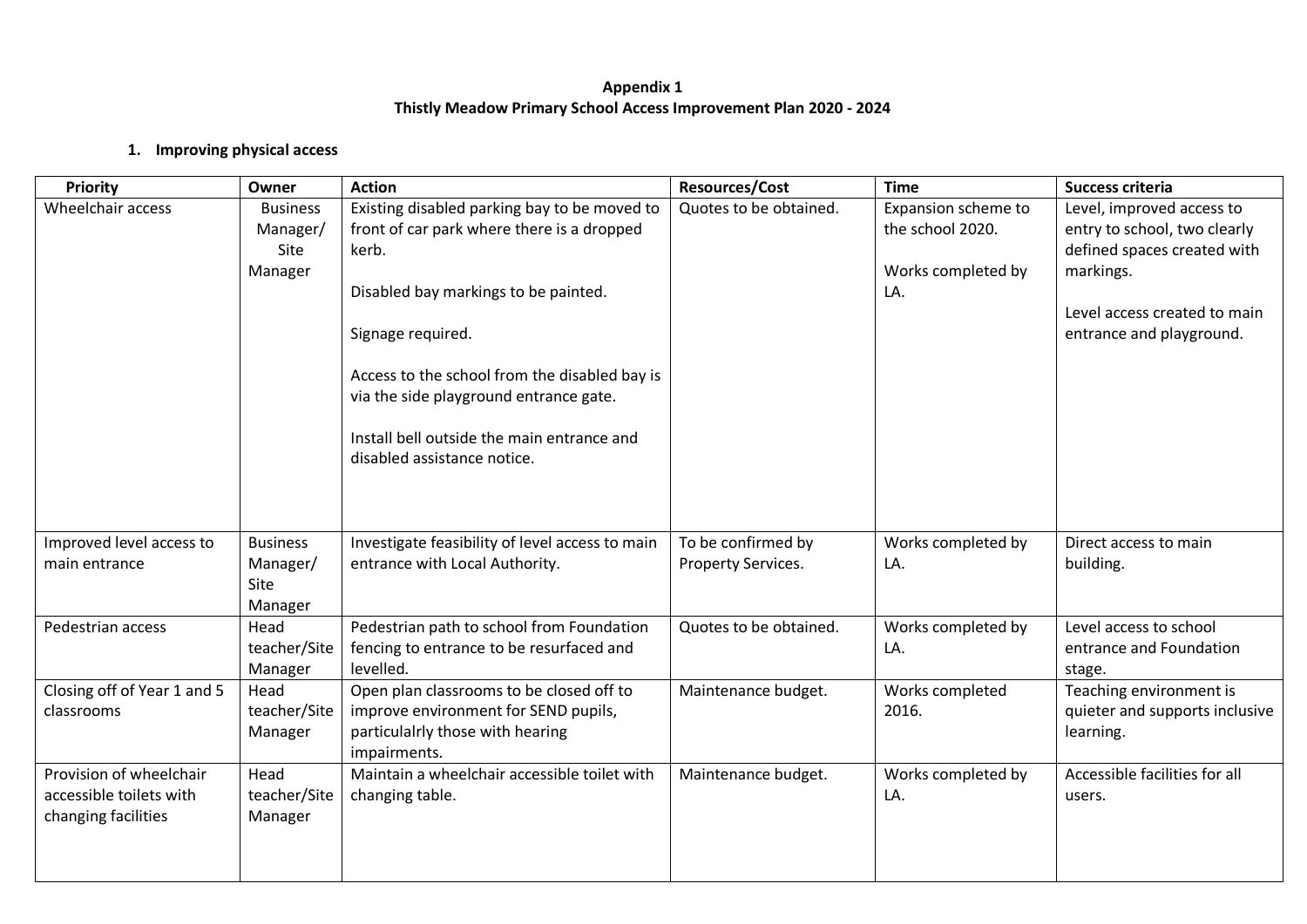| <b>Priority</b>           | Owner           | <b>Action</b>                                | <b>Resources/Cost</b>   | <b>Time</b>        | Success criteria              |
|---------------------------|-----------------|----------------------------------------------|-------------------------|--------------------|-------------------------------|
| Ramped access to          | Head            | Install ramped access to main building (Year | Maintenance budget.     | Works completed by | Accessible facilities for all |
| classrooms                | teacher/Site    | 5 classroom) and mobiles.                    |                         | LA.                | users.                        |
|                           | Manager         |                                              |                         |                    |                               |
| Improve the quality of    | <b>Business</b> | Provide a tranquil space where children who  | Quotes to be obtained.  | Ongoing.           | The school experience         |
| provision for children    | Manager         | suffer from over stimulation can receive     | Grant funding to be     |                    | enhanced for children with    |
| with specific special     |                 | supervision appropriate to their needs. To   | sourced.                |                    | specific special needs.       |
| needs.                    |                 | be included in the Paddock project.          |                         |                    |                               |
| Appropriate use of        | SENCO           | Specialist equipment sourced as required for | Included in SEND annual | Ongoing.           | All pupils are able to access |
| specialised equipment to  |                 | pupils with specific needs.                  | budget.                 |                    | the school and curriculum     |
| benefit individual pupils |                 |                                              |                         |                    | independently.                |
| and staff                 |                 |                                              |                         |                    |                               |
| Improve access to school  | <b>Business</b> | Ensure access maintained to the paddock      | Included in Grounds     | Ongoing.           | All pupils are able to access |
| Paddock                   | Manager/        | with regular maintenance                     | Maintenance budget.     |                    | the school and the outdoor    |
|                           | <b>Premises</b> |                                              |                         |                    | space.                        |
|                           | Officer         |                                              |                         |                    |                               |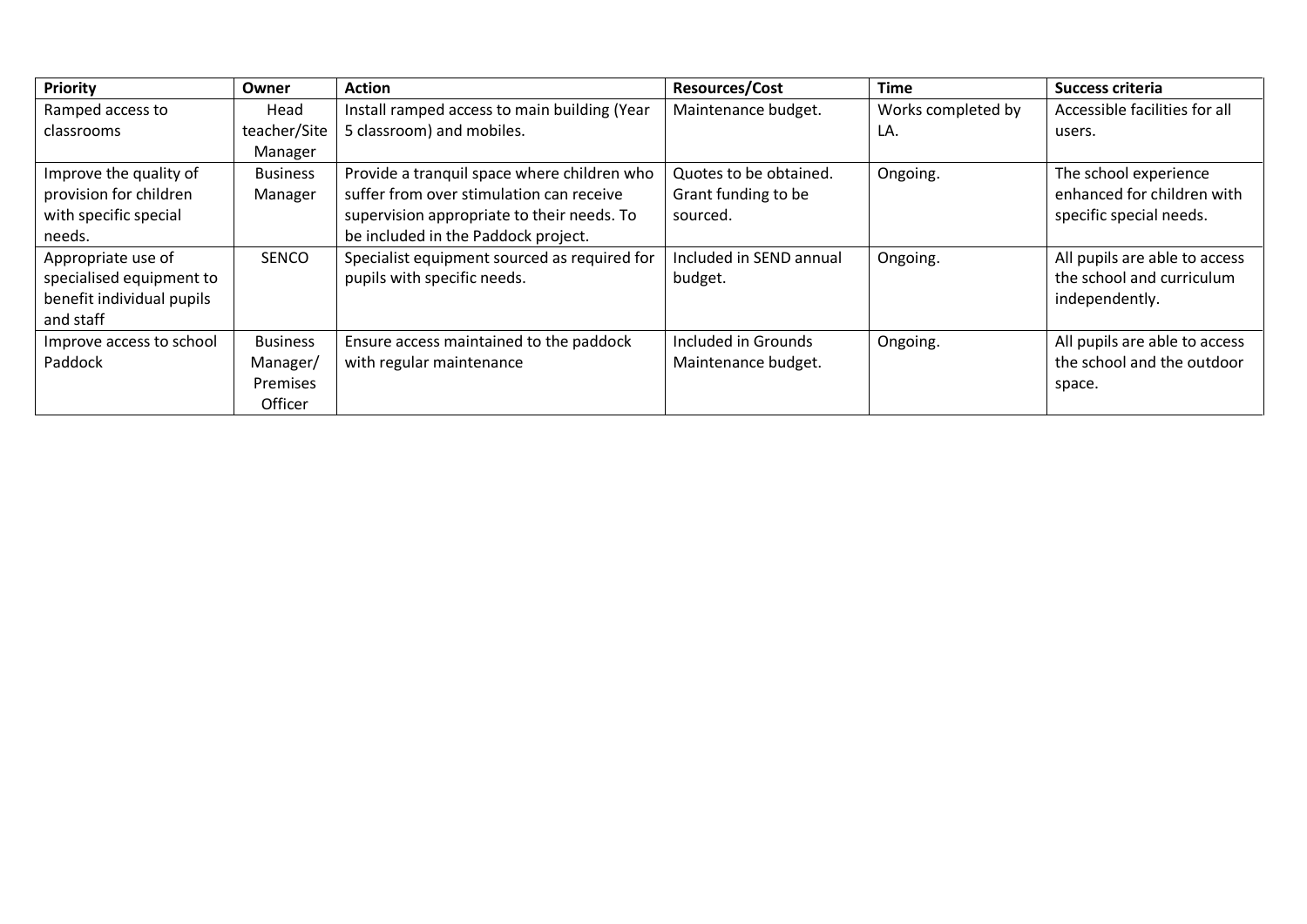# **2. Improving curriculum access**

| <b>Priority</b>                                                                                                                     | Owner                                                       | <b>Action</b>                                                                                                                                                                    | <b>Resources/Cost</b>                                                                                                                                                             | <b>Time</b>                                    | <b>Success criteria</b>                                                                                                                                                                                                                                                                     |
|-------------------------------------------------------------------------------------------------------------------------------------|-------------------------------------------------------------|----------------------------------------------------------------------------------------------------------------------------------------------------------------------------------|-----------------------------------------------------------------------------------------------------------------------------------------------------------------------------------|------------------------------------------------|---------------------------------------------------------------------------------------------------------------------------------------------------------------------------------------------------------------------------------------------------------------------------------------------|
| <b>Training for teachers on</b><br>differentiating the<br>curriculum                                                                | Head<br>teacher/SENCO                                       | Review staff training requirements.                                                                                                                                              | To be obtained.                                                                                                                                                                   | Ongoing, Staff<br>workshops and INSET<br>days. | All teachers are able to more<br>fully meet the requirements of<br>disabled children's needs with<br>regards to accessing the<br>curriculum                                                                                                                                                 |
| Audit of pupil needs and<br>staff training to meet<br>those needs.                                                                  | <b>SENCO</b>                                                | Review the specific needs for pupils living<br>with a disability, in terms of basic daily<br>living skills, relationships and future<br>aspirations.                             | Professional services -<br>SLA agreed i.e. Education<br>Psychology reports<br>The use of other<br>professional partners has<br>been made sourced<br>according to<br>requirements. | Ongoing.                                       | Increase in access to all school<br>activities for all disabled pupils.<br>Teachers are aware of the<br>relevant issues and can ensure<br>that this group has equality of<br>access to life- preparation<br>learning. The use of other<br>professional partners has been<br>made available. |
| <b>Staff are trained to meet</b><br>the medical needs of<br>pupils as required.                                                     | SENCO,<br>identified staff                                  | Policy - Supporting pupils with Medical<br>Needs includes process for assessment of<br>needs and indvidiual health plans to be<br>formulated.                                    |                                                                                                                                                                                   |                                                |                                                                                                                                                                                                                                                                                             |
| All out-of-school<br>activities are planned to<br>ensure, where<br>reasonable, the<br>participation of the<br>whole range of pupils | Head teacher,<br>Education<br><b>Visits</b><br>Co-ordinator | Educational visits policy includes<br>requirements for SEND children and<br>checklist for planning, risk assessment and<br>inclusion.                                            | Included in SEND annual<br>budget.                                                                                                                                                | Ongoing.                                       | All out-of-school activities will<br>be conducted in an inclusive<br>environment with providers that<br>comply with all current and<br>future legislative requirements.<br>Increase in access to all school<br>activities for all disabled pupils.                                          |
| <b>Classrooms are</b><br>organised to promote<br>the participation and<br>independence of all                                       | Teaching staff<br>and SENCO                                 | Ensure Individual Education plan and<br>Provision Map assess reasonable<br>adjustments required - equipment,<br>support, environment and risk assess.<br>Seek specialist advice. | Included in SEND annual<br>budget.                                                                                                                                                | Ongoing.                                       | All pupils are able to access the<br>school and curriculum<br>independently.                                                                                                                                                                                                                |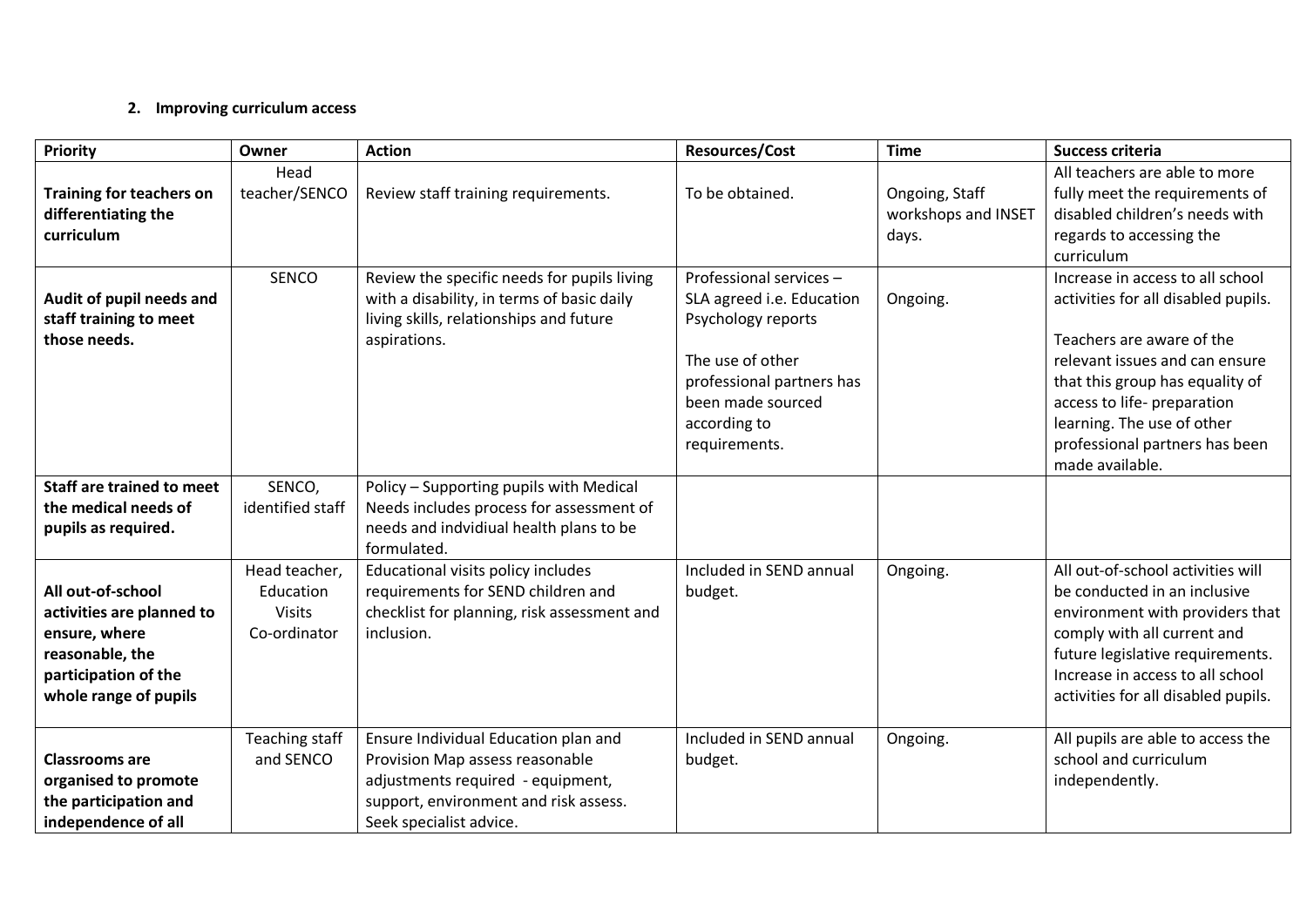| pupils                                                   |           |                                                                                                                                                                                                 |                                |          |                                                                                                         |
|----------------------------------------------------------|-----------|-------------------------------------------------------------------------------------------------------------------------------------------------------------------------------------------------|--------------------------------|----------|---------------------------------------------------------------------------------------------------------|
| Integration of special<br>school unit (Birkett<br>House) | All staff | Ensure curriculum timetable includes BH<br>pupils, liaise with BH staff. Consider level<br>access rooms, additional equipment,<br>individual needs and staff required to<br>support activities. | Included in school<br>budgets. | Ongoing. | All pupils are able to access the<br>school and curriculum with<br>required support and<br>adaptations. |

## **3. Improving written information**

| Priority                       | Owner        | <b>Action</b>                                | <b>Resources/Cost</b>   | <b>Time</b> | Success criteria                 |
|--------------------------------|--------------|----------------------------------------------|-------------------------|-------------|----------------------------------|
| <b>Availability of written</b> | All staff    | Ensure staff are aware of services available | Included in SEND annual | Ongoing.    | Written information available in |
| material in alternative        |              | to provide alternative formats.              | budget.                 |             | alternative formats and          |
| formats, braille,              |              |                                              |                         |             | languages, on request.           |
| alternative language etc       |              |                                              |                         |             |                                  |
|                                |              | Ensure signage uses symbols where            | Included in SEND annual | Ongoing.    | Pupils are able to navigate the  |
| Signage is suitable for        | Head teacher | necessary and can be understood by all.      | budget.                 |             | school regardless of any         |
| non-readers                    |              | For visually impaired indviduals signage may |                         |             | disability.                      |
|                                |              | be supplemented by Braille.                  |                         |             |                                  |